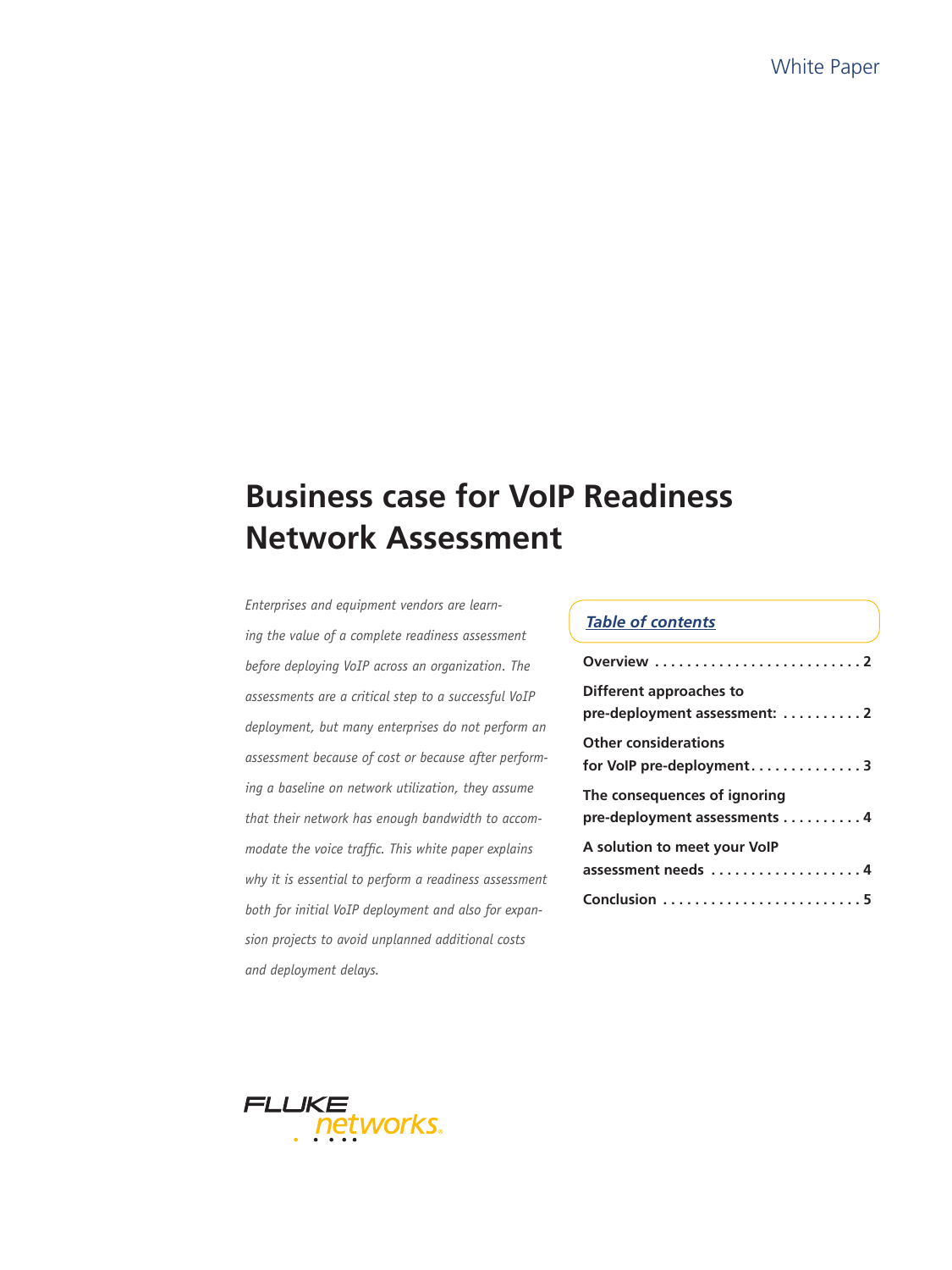# **Business case for VoIP Readiness Network Assessment**

# **Overview**

Over the past several years as enterprises have been deploying voice over IP (VoIP) with more frequency, many have learned the hard way that the first step in the VoIP lifecycle process should be a complete assessment of network readiness. Too often, IT organizations fall into the stereotype of "let's put it on the network and see what happens."

As convergence grows, the "let's see what happens" approach with VoIP will almost certainly not be successful. While it is a data application at the core, VoIP does not act like traditional data applications. In addition, for most enterprises, VoIP will be the highest profile application on the infrastructure, meaning – if the phones do not work, everyone will know.

With early VoIP deployments many enterprises had major issues with initial rollouts. One key reason was a lack of pre-deployment assessment. When there were initial problems, there was "finger-pointing" between the enterprise, VoIP equipment vendors and service providers.

Today, most VoIP equipment vendors, who took most of the blame for poor performance, are now requiring network assessments even before they will sell or service the IP PBX and phone systems. While this is a good first step, many enterprises still do not perform comprehensive assessments.

This white paper will reinforce why readiness assessments are key for successful VoIP deployments. Pre-deployment assessments are the first step in a successful VoIP deployment, which also must include monitoring, management and optimization.

### **Different approaches to pre-deployment assessment:**

#### **Polling-based analysis**

One approach uses the quantifiable usage of VoIP to estimate readiness. For example, an enterprise plans to use the G.711 codec and sets up the quality requirements. With these assumptions, each VoIP call might require 64 Kbps of bandwidth (actually, it is closer to 80 Kbps with the header information). Therefore, if a location is expecting five concurrent calls maximum, there should be at least 320 Kbps of bandwidth available just for VoIP.

With this approach, a polling-based solution will focus on using the existing infrastructure and polling standard MIBs which to trend utilization on each device. With this information, the enterprise can attempt to calculate how much bandwidth is available and/or needed for each location. Problems with this approach are the limited granularity of the information, the polling interval can skew and flatten the bursty nature of data applications, and the traffic is not broken down by application so there is no correlation of performance.

An example of this is monitoring two locations. Location A has a consistent 50% usage over the five-minute polling period. Location B has usage of 100% the first half of the period and 0% the second half (data traffic typically is bursty and has big spreads). A polling solution would say both locations have a 50% average. The skewing of the data could set a false sense of security because Location A may have plenty of bandwidth but Location B is bursting to maximum usage half of the time. If you deployed VoIP to Location B, there is a great likelihood of performance impact to both voice and data traffic.

The polling frequency can be increased, but there is a cost for this as well because it adds overhead to the network each time the poller requests data and the device responds. There is a fine line between getting more granular with polling and overburdening your network with management traffic.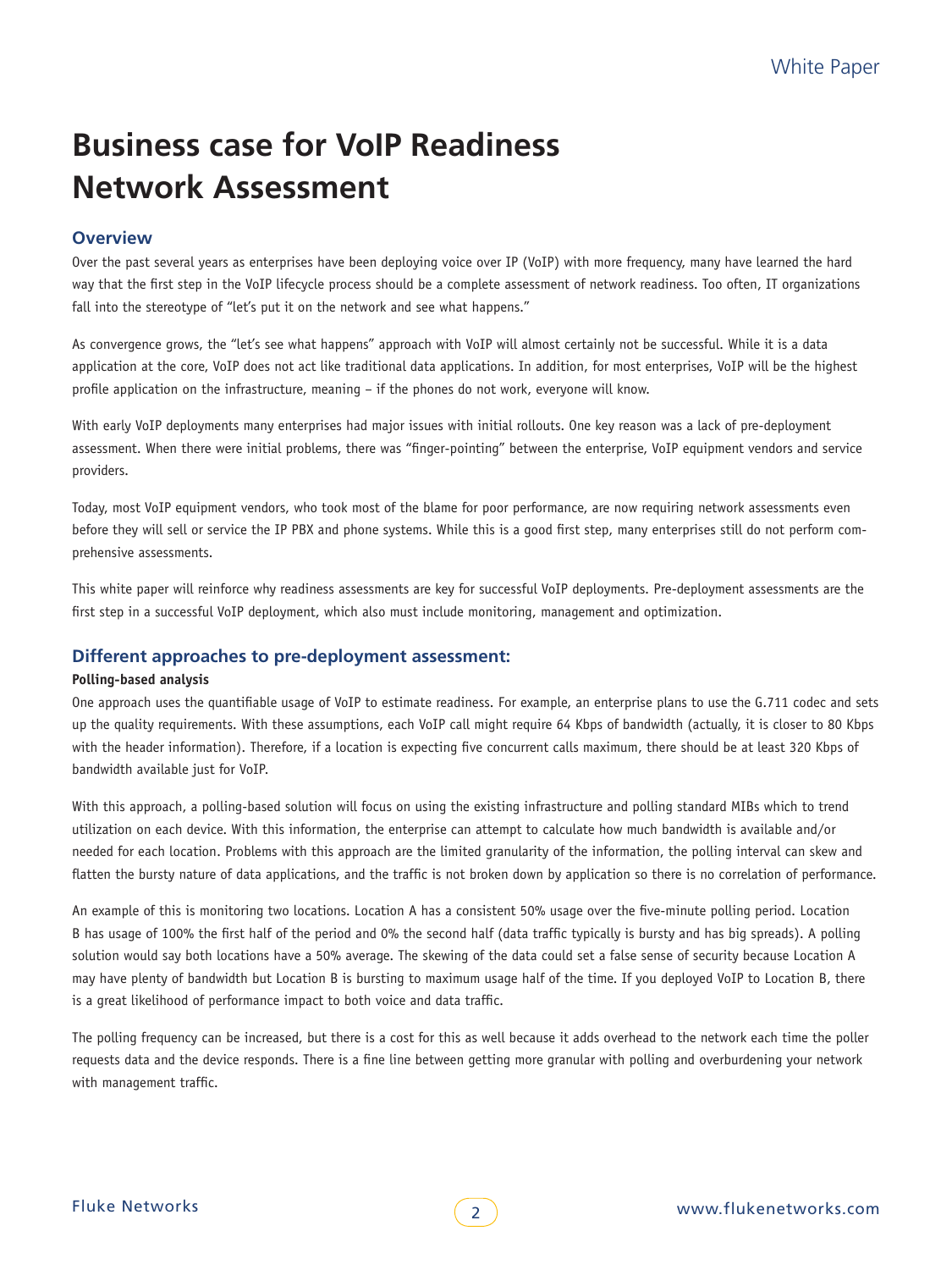#### **Granular converged performance**

Another approach, granular converged performance uses the quantifiable aspect of VoIP listed earlier, but with a different tactic. Instead of polling and averaging usage every 1 to 15 minutes, this approach focuses on detailed monitoring of the network and provides up to a 1-second level of granularity. For example, instead of one data point every 5 minutes with a polling based solution, 1-second granularity gives you 300 data points in the same 5-minute period so you are able to see peaks and valleys with bursty applications.

The benefit associated with this solution is the deep granularity it provides by actually monitoring and measuring every packet going across the network. One disadvantage with this approach is the requirement of a device or appliance at each location. It is impossible to collect this level of data and granularity without a dedicated appliance.

#### **Simulated VoIP calls**

With simulated VoIP call testing, traffic agents are used to generate simulated RTP (Real time Transport Protocol) traffic between themselves and measure the performance across the network. This approach provides detailed results of mean opinion score (MOS), jitter, packet loss and latency or delay for each call. From these results, the maximum number of calls (above a user defined MOS threshold) will be calculated. Then, the network performance is further validated to ensure the deployment can support the VoIP requirements under normal and peak situations by generating the maximum number of calls at specified intervals to ensure the voice traffic is not affected by data applications. The simulated calls need to be generated simultaneously from selected areas throughout the network and should also ensure that the additional voice traffic does not affect the performance of exiting applications. This process is typically run for two or more weeks and if there are no problems, the network is deemed ready and the assessment is over.

However it is necessary to consider the following:

- How long will it take from assessment to actual full deployment?
- • What changes could affect your organization in the meantime new users, new applications, increased usage, new locations?

These variables highlight why a single assessment is not sufficient.

If the calls are below quality metrics, then changes in the infrastructure should be made and another assessment performed prior to deployment. However, before making changes to the infrastructure, it is necessary to ascertain exactly what is contributing to the degradation in voice quality – without knowing whether the degradation is a result of jitter, delay or lost packets, it is impossible to determine where the changes need to be made. Consequently, enterprises require additional troubleshooting products to determine the root cause of the problem.

#### **Other considerations for VoIP pre-deployment**

In addition to performing an assessment to estimate the number of simultaneous calls and the expected call quality on the network, it is essential to assess the network topology to determine how devices are interconnected at both layer 2 and layer 3 and to verify VLAN configurations and device membership within those VLAN's.

Infrastructure devices also need to be evaluated to ensure they are capable of handling voice traffic and are correctly configured especially with regards to Quality of Service (QoS) policies or Class of Service (CoS) settings.

There are also other considerations outside the scope of this paper such as:

- Power over Ethernet (PoE) support
- Adequate cooling for the devices
- Sufficient CPU and memory capacity in infrastructure devices

Another major issue in today's converged world is that many enterprises are combining applications and networks, but are not bringing the voice, data, application, IT and infrastructure groups together. All too often the voice group needs to replace the legacy phone system and begins the migration to VoIP. The data or networking group may not be aware of impending change or the potential impact, and of course, everyday business continues where new applications and increased usage occurs.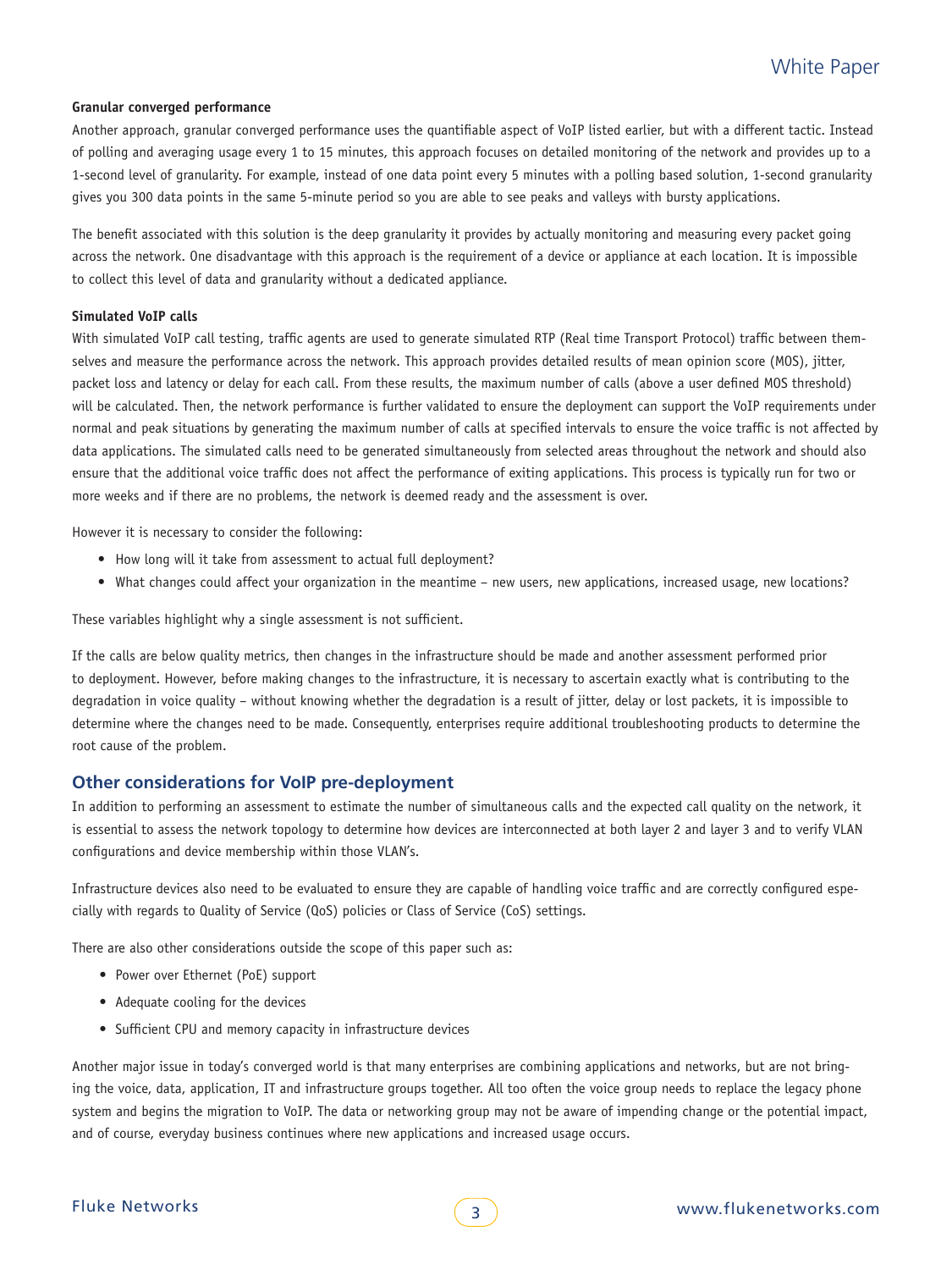### **The consequences of ignoring pre-deployment assessments**

In addition to the obvious increase in costs caused by the need to perform post deployment troubleshooting which also results in full deployment delays, many enterprises understand that the network and applications are constantly changing. If the organization is paying several thousand dollars per site for a consulting assessment, they are not likely to do continuous assessments (assessments can range from \$2,000 (US) to tens of thousands of dollars, depending on size, complexity and length of evaluation). Additionally, several vendors will void assessments they completed, if changes – like new applications – occur on the network. In today's dynamic world, changes in the network happen frequently and now the enterprise's costly assessments are no longer valid and they must decide whether to reassess at the same cost.

So, organizations that want a successful first-time deployment must find a way to not only do an initial assessment for VoIP, but they must find a cost-effective and user-friendly way to continuously monitor readiness for VoIP in the bursty and high-demand converged networking area. Since VoIP deployments typically occur over a period of months or quarters, enterprises must consider how to carry out dynamic and on-demand assessments without raising the cost several times.

# **A solution to meet your VoIP assessment needs – NetAlly® Assessment and Troubleshooting Software**

Whether you are planning a new VoIP deployment or an expansion to an existing deployment, it is essential you can determine:

- • Whether your LAN and WAN circuits capable of handling the increased traffic from the VoIP deployment
- Are Quality of Service (QoS) policies correctly implemented
- The Mean Opinion Score (MOS) call quality you expect
- The major factor affecting voice call quality delay, packet loss, jitter or Codec
- The number of concurrent VoIP calls can the network handle without impacting existing application performance

The NetAlly® Network Assessment and Troubleshooting Software quickly and automatically determines the network readiness for VoIP deployment and provides tools to identify and resolve service and readiness problems across the entire network.

As a network engineer responsible for VoIP deployment projects and network troubleshooting, NetAlly quickly identifies most of your network issues so that when VoIP deployment is started you are confident that you will not be faced with dissatisfied users complaining of poor call quality.

The NetAlly network pre-deployment assessment is specifically designed to assess the readiness of the network, and certify the performance for supporting VoIP applications prior to deploying VoIP traffic. The assessment process is divided into three different phases, each of which has a definite objective in the overall assessment scheme.

The Network Configuration phase checks aspects of the network and consists of three different tests

- • Connectivity
- VoIP traffic precedence (QoS policy)
- Route quality and utilization measurements

The readiness assessment provides the most accurate picture of VoIP readiness for the network that is being tested by

- • Identifying the maximum call capacity
- Identifying major contributors to call quality degradation
- • Validating existing capacity planning assumptions